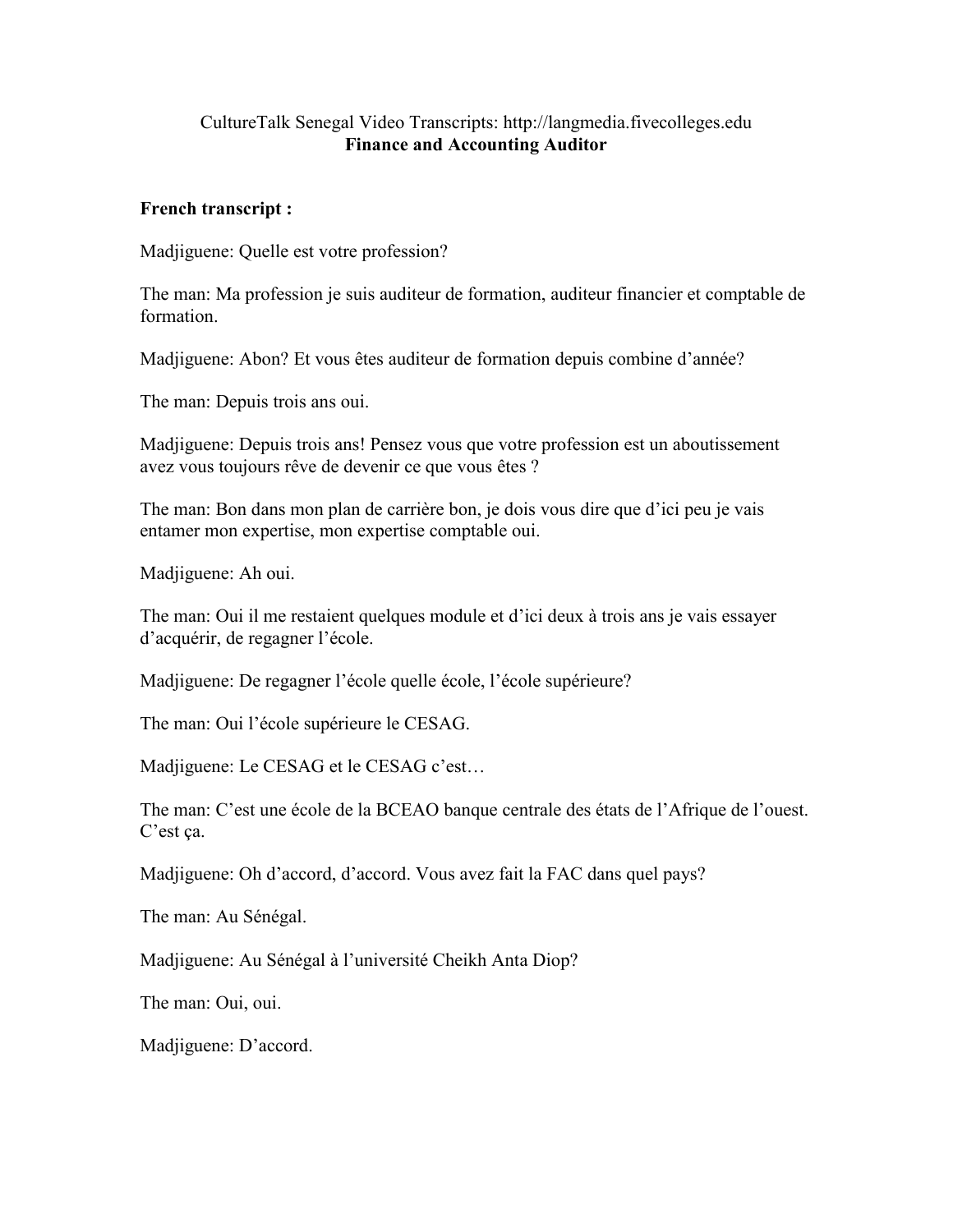The man: J'ai fais Bac plus quatre pour ma maîtrise après j'ai entame mon troisième cycle en audit et control après je suis actuellement dans les cabinet expertise comptable. Madjiguene: Comptable.

The man: Depuis trois ans.

## English translation :

Madjiguene: What's your profession?

The man: My profession! I am an auditor in formation, finance and accounting auditor in formation.

Madjiguene: Oh really, and you have been an auditor for how long?

The man: For three years.

Madjiguene: For three years! Do you think your profession is an achievement? Have you always dreamt of doing this?

The man: I have career plans, and soon I will be starting my expertise, my accounting expertise.

Madjiguene: Oh really.

The man: I only had some modules left, and in about two or three years I will try to go back to school.

Madjiguene: Go back to school! Which school, the superior school?

The man: Yes, the superior school CESAG.

Madiiguene: And the CESAG is ....

The man: The CESAG is a school owned by the BCEAO central bank of the West African states,

Madjiguene: Okay. In what country did you go to college?

The man: In Senegal.

Madjiguene: Senegal, at the University Cheikh Anta Diop?

The man: Yes.